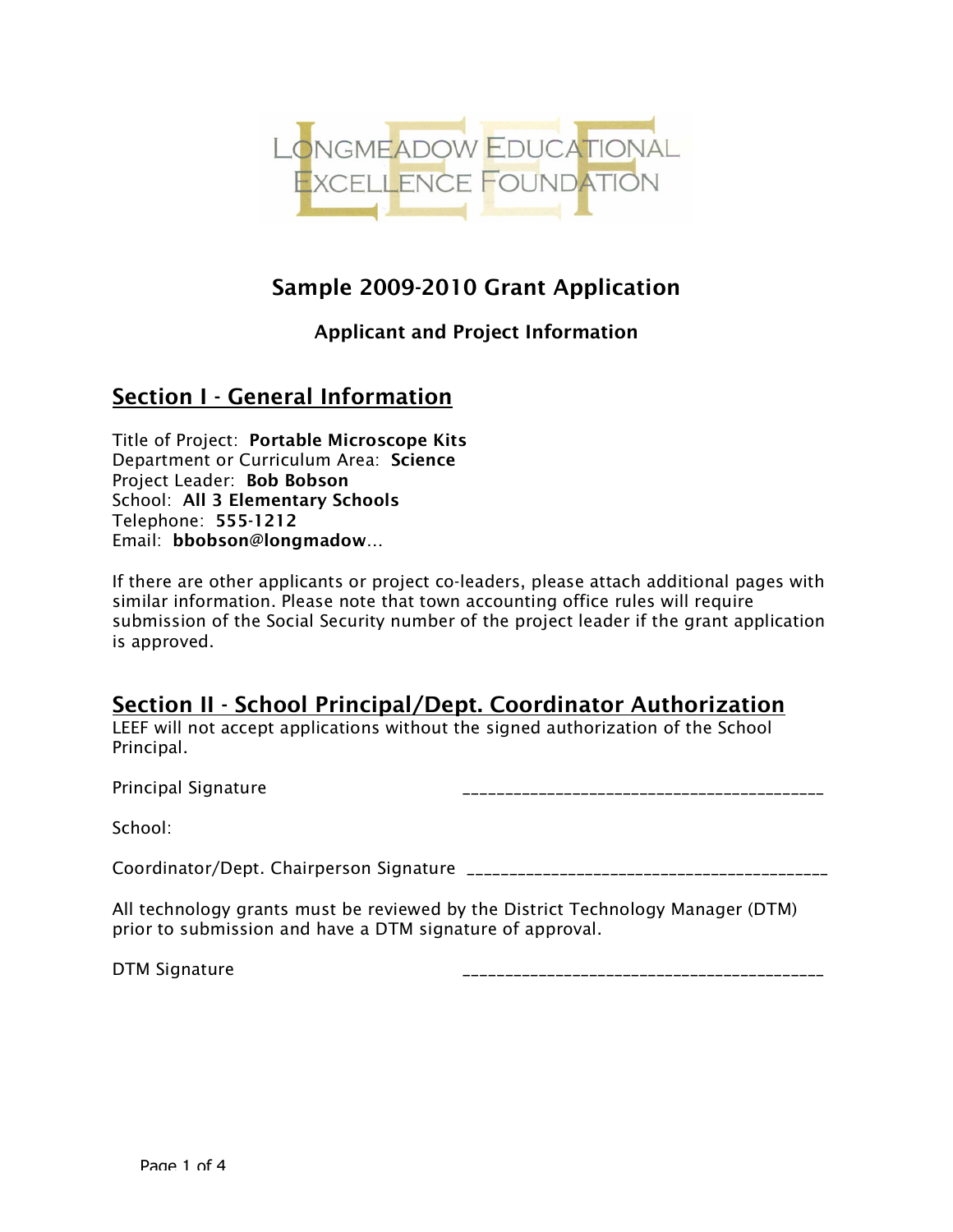## Section III - Project Scope

Please indicate if this application is for an independent project or if it is linked to another application being made to LEEF.

Independent project  $[X]$  Collaborative project  $[ ]$ 

If collaborative, please identify the related application being made to LEEF.

## Section IV - Project Beneficiaries

Targeted population to benefit from this grant:

Grade level: 3rd - 5th

Number of students: 400

Number of staff: 9

# PLEASE COMPLETE SECTION V OR VI DEPENDING ON THE NATURE OF THE PROJECT.

(Please use the last page of this application form.)

#### Section V - Project Summary

Please write a brief summary of the project including the following information:

Goal: describe the ultimate goal of this project.

Motivation: what prompted your interest in or need for this project.

**Educational issue:** describe the educational need that this project will address.

Activities: describe the procedures and/or activities for implementing or performing this project; including materials needed, timelines, outside consulting required, and travel requirements. Please indicate if this is a continuation of a previously funded grant.

Assessment: what evidence will you use to verify that your goal has been accomplished.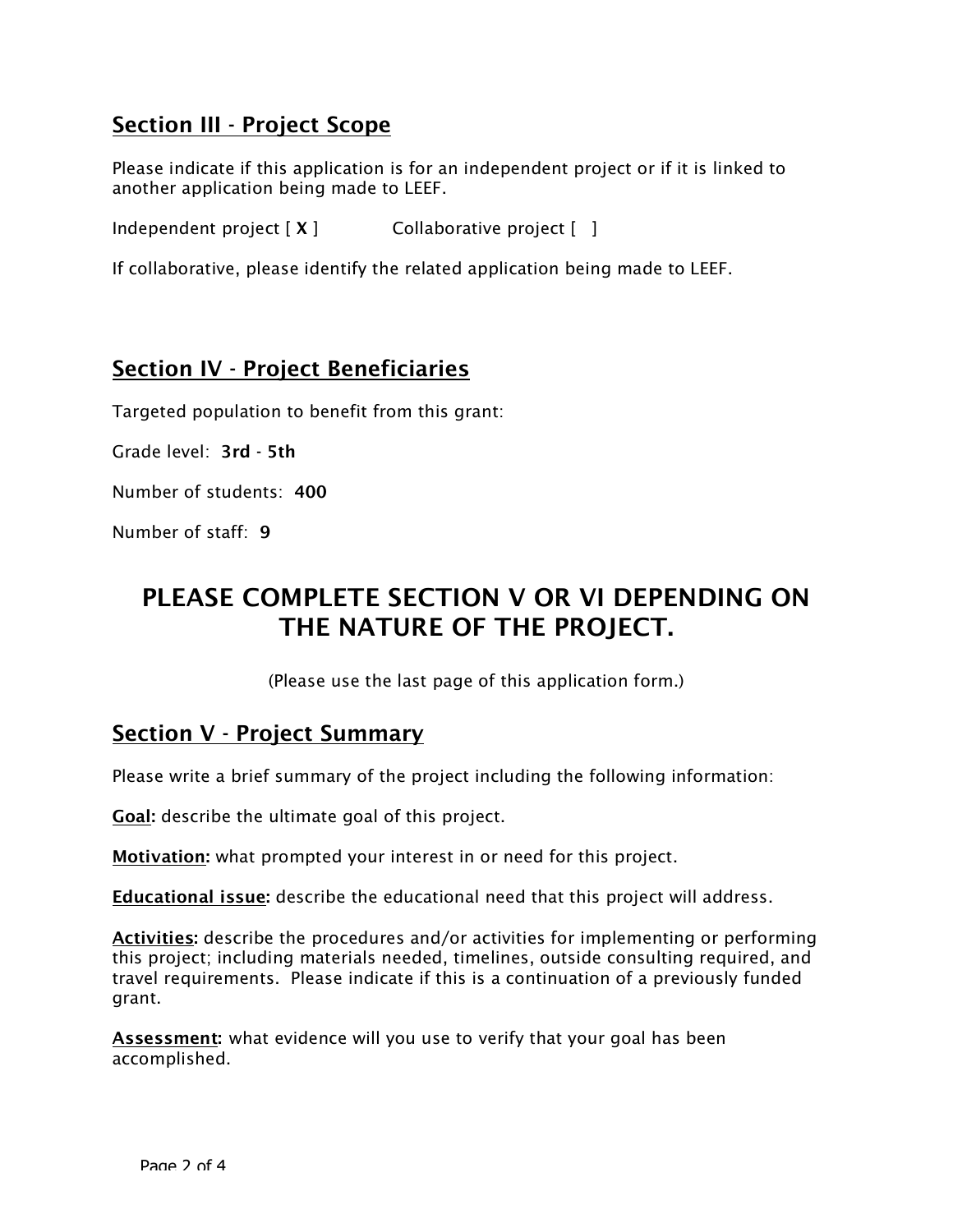## Section VI – Project Summary (Professional Development Project)

If the major purpose of the project is professional development, please write a detailed project summary concentrating on the professional development being sought. Please attach your summary to the application. Please address the same topics as noted in Section V, i.e. goal, motivation, educational issue, activities and assessment.

## Section VII - Project Budget

Project Budget and Estimated Costs (please attach any supporting detail)

Supplies and Materials: none

Equipment: 3 portable usb microscope kits - \$300 each 3 sets of biology slides - \$35 each 3 sets of miscellaneous slides - \$35 each

Personnel: none

Travel: none

Consulting or support fees: none

Total: \$1,110

#### Section VIII - Alternative Funding Source

Are you applying elsewhere for funding?

#### Yes. We are asking the PTOs for funding of additional slides.

Will any form of matching funds be available to complement potential funding from LEEF?

No.

#### Section IX - Project Evaluation Requirement

I understand that should my grant application be funded by LEEF, I am obligated to submit a written evaluation of my project, and to return any unused funds, at the project's completion.

Signature Dated